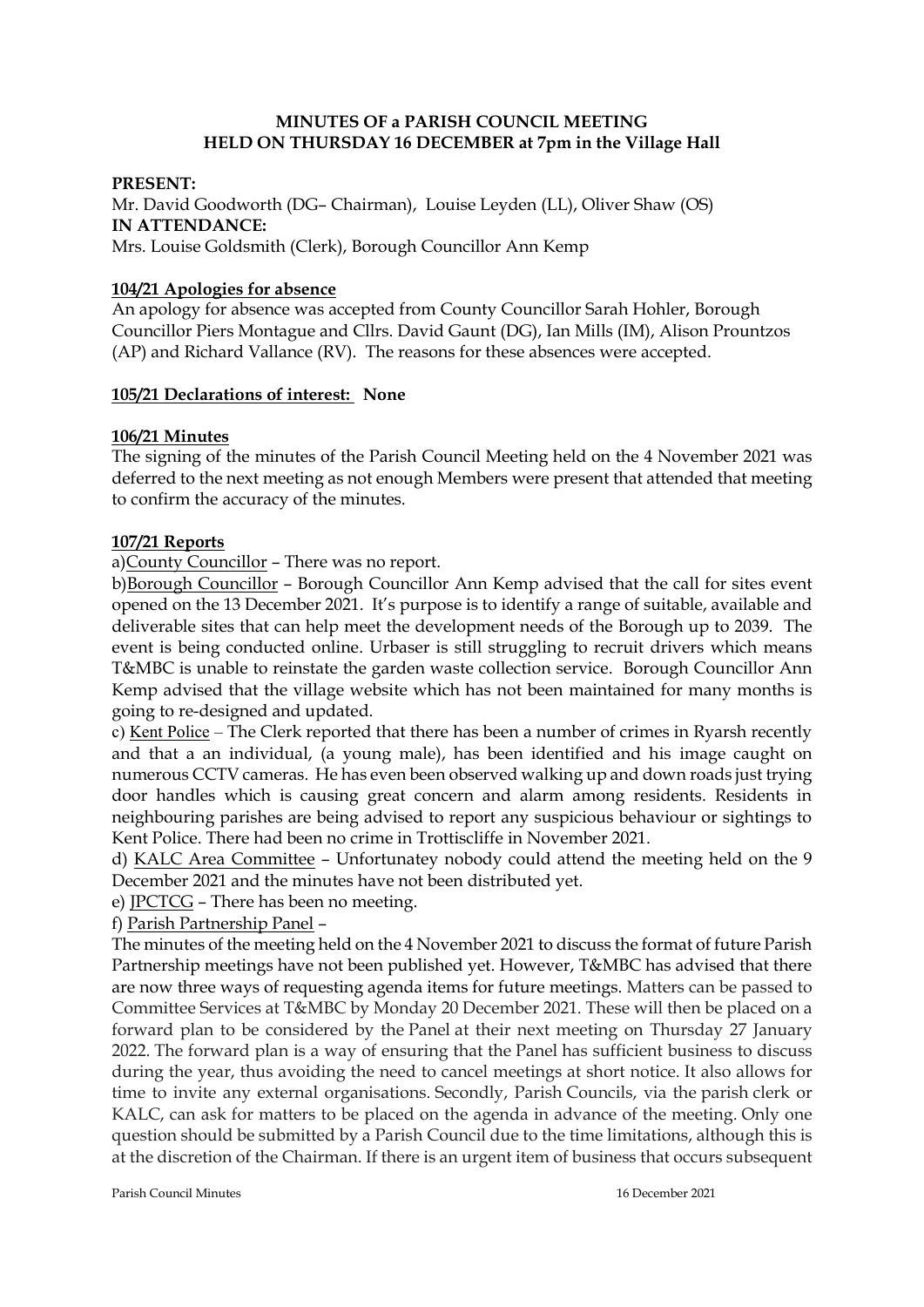to the agenda being published this can be raised under Any Other Business. Roger Dalton will be the Chairman at all meetings and Parish councils are invited to consider nominations for a parish council vice-chairman.

g) Trosley Liaison Group – There has been no meeting. LL reported that there are lots of dangerous holes on the bridlepath on the base of the hill.

h) Village Hall Committee – IM had updated LL and the following report was given. The quiz night held on the 20 November 2021 and the Christmas party held on the 4 December 2021 were both very well attended. The panto raised £2000.00 for charity. The Committee is looking to revamp its image on the website and facebook.

i) Courts Committee Meeting - At the Courts Committee meeting held on the 19 October 2021 the Tennis Club Committee expressed their concerns about several of the clauses in both the original and draft 'Official Responsibilities' document. The Tennis Club Committee is willing to take on the general maintenance of the facilities but is concerned about committing to long term expenditure without a more formal agreement in place. In addition, clauses relating to loss or injury to any persons or property are apparently not valid under current Health & Safety Legislation. The Tennis Club Committee would like a secure tenure which could also make the club eligible for grant funding and loans to support long term expenditure requirements. Members noted that the Clerk has liaised with two solicitors recommend by KALC. The solicitors were sent a copy of the current lease between Mrs. Ann Kemp and the Parish Council and a copy of the current 'official responsibilities document' between the Parish Council and the Tennis Club Committee.

The Clerk has been advised that the current lease does not allow the Parish Council to sub-let or offer a licence and that an amendment would be needed. Mrs. Ann Kemp, present at the meeting, advised that she would be happy for this amendment to be made formally. Members were in agreement that the Parish Council should investigate further the options of subleasing the courts and car park to the Tennis Club Committee using the services of Wellers Law to amend the lease and to also consider a sublet and maintenance agreement with the Tennis Club Committee. The proviso of the sub-lease will be that the Parish Council will retain overall control and that the Courts Committee continues to oversee activities and in the event the tennis club ceases to operate the £10,000 sinking fund held in a National Savings Account is used to reinstate the land. Any lease will also need to consider whether the courts are to be also used for netball. Members were in agreement that the Tennis Club Committee should pay all the legal fees estimated at £1000.00 for the sub-lease and £600.00 for the maintenance agreement. The Clerk will discuss these suggestions with the Tennis Club Committee. Excavations have confirmed that the pipe outlet behind the clubhouse is definitely the end of the drainage pipe that runs from the car park drain in the corner of the car. The Tennis Club Committee have commissioned some work to construct an inspection chamber and will run a 4" flexible pipe from the chamber which will run a few inches below the existing ground levels. This pipe will then be fed by a sump pump located in the chamber which will lift the water to the level of the 4" drainage pipe and automatically operate during periods of heavy rain when the water levels rise in the chamber. These works should be completed in December 2021. At the request of the Tennis Club Committee Members **resolved** to contribute £500.00 towards the cost of these works.

# **108/21 Matters arising**

- a) Monthly Check of the Defibrillator The Clerk has carried out the monthly check.
- b) Queen's Platinum Jubilee The Clerk has applied for a free pack of 420 saplings from Woodland Trust which should be delivered in February 2022. One sapling will be planted for every resident on the electoral roll in Trottiscliffe. *7.39pm Borough Councillor Ann Kemp left the meeting*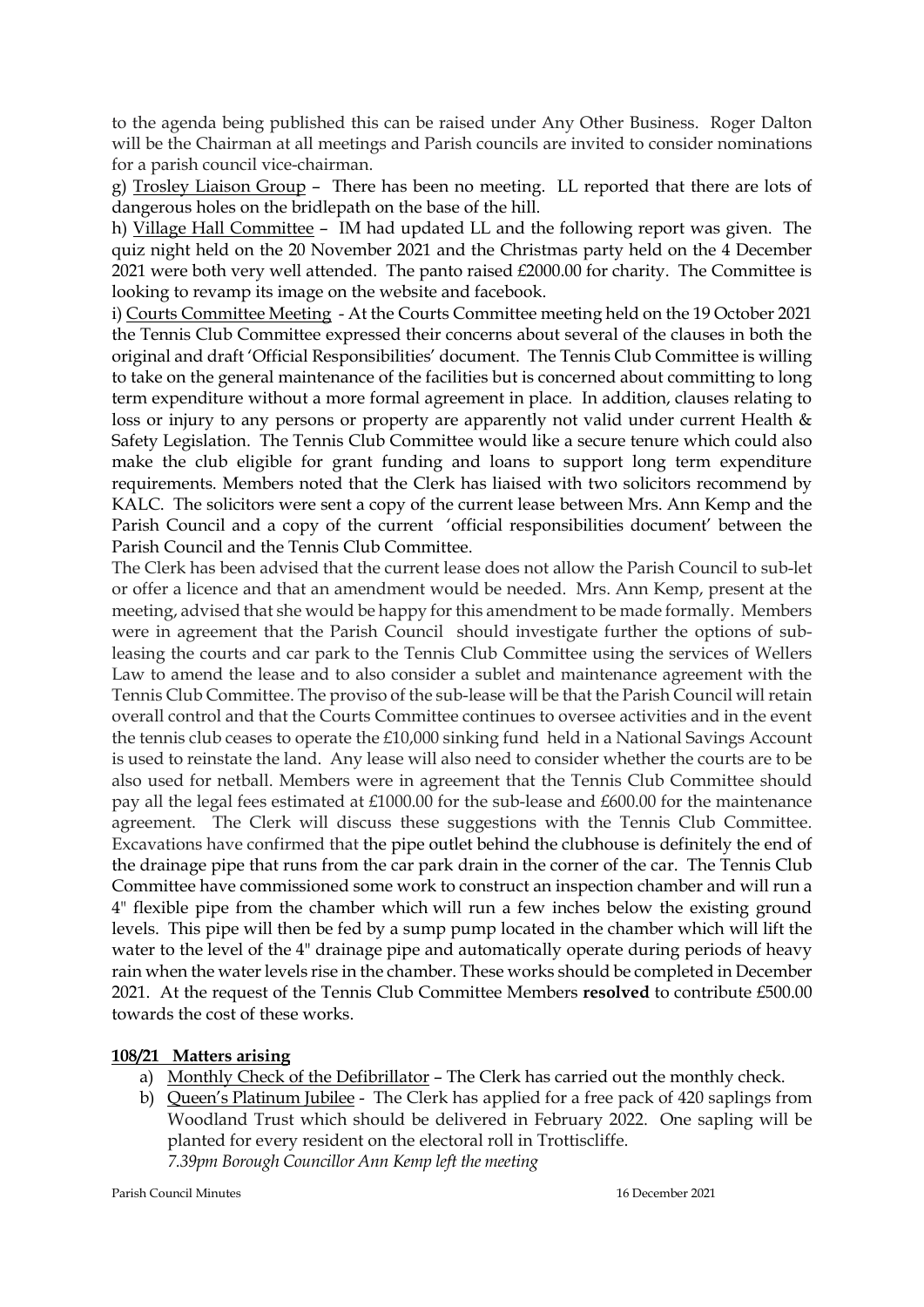- c) T&MBC Waste Collection Service Garden waste collections and the bulky waste service are not expected to restart for some time as Urbaser is struggling to find and retain HGV drivers. The one-off garden collection service is in process.
- d) Meeting Dates 2022 The dates of the meetings for 2022 were noted and the village hall has been booked.
- e) Model Code of Conduct Update The Director of Central Services & Deputy Chief Executive recently updated Members of the Standard Committee on the Local Government Association Model Code of Conduct. This Model Code was produced by the LGA in response to a recommendation from the Committee on Standards in Public Life. A working group of Kent Secretaries has reviewed the Model Code, with a view to establishing whether it would be preferable to adopt the new Model in its entirety or whether it would be better to modify the existing Kent Code to reflect some elements of the Model. The latter of these options seems more appropriate then working on specific changes to the Kent Code. It is intended to submit a revised version of the Kent Code to the Borough Council's General Purposes Committee in January 2022, with a view to formally adopting an updated Code at the full Council meeting in February. Parish Clerks will in due course be advised of any changes to the adopted Code.
- f) KALC Community Awards 2022 Members **resolved** unanimously to adopt the Scheme again and to nominate Richard Wallis for all his services to the community over many years.
- g) Resignation of the Clerk/RFO The resignation of the current Clerk was noted and that under the terms of a 3 month notice period her last working day will be Monday 28 February 2022. The position has been advertised on the noticeboards and on the KALC website. Interviews will hopefully be held in January 2022 and that a successor will be appointed at the February meeting. Members expressed their disappointment that the Clerk has resigned and thanked the Clerk for all her hard work over the years. The Clerk is increasing her hours with another parish following the resignation of her Finance Officer.

### **109/21 Finance & Policies**

a) Statement of payments to be made and income receive  **Balances as at 16 December 2021**  National Savings Account £10,000.00 Unity Trust Account: £15,737.72 **Receipts:** Second half of Precept £9,500.00

#### **Payments to be made electronically from the Unity Trust Account**  Supplier Description Amount

| Mrs L S Goldsmith | (Salary 4 weeks)              |          |
|-------------------|-------------------------------|----------|
|                   | $04/11/21 - 02/12/21$         | £262.20  |
|                   | (Salary 5 weeks)              |          |
|                   | $(02/12/21 - 06/01/22)$       | £327.75  |
| <b>HMRC</b>       | (Clerk's Tax - Nov & Dec)     | £147.60  |
| Mrs L S Goldsmith | (Clerks Expenses - Nov & Dec) | £190.48  |
| Mrs L S Goldsmith | (Reimbursement Gmail & ink)   | £ 85.13  |
| Total:            |                               | £1013.16 |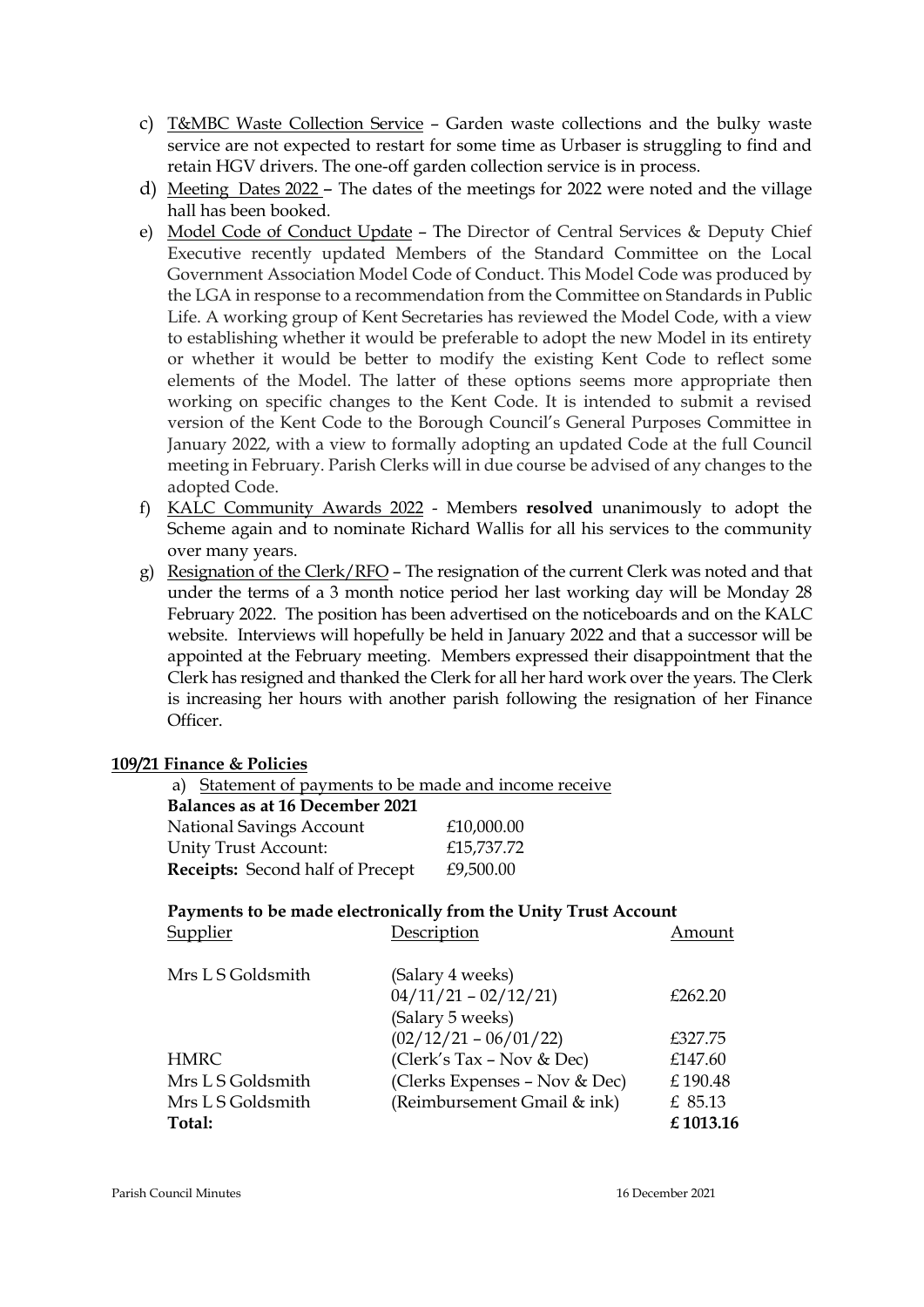- b) Payments for authorisation : It was **resolved** that the above payments be authorised to be paid electronically by IM and DG.
- c) Email account payment It was **resolved** to arrange for the monthly payment for the email account to be taken directly from the Unity Trust account.
- d) Grass Cutting Contract 2022 It was noted that a 3 year Long Term Agreement was entered into last year with Four Seasons Gardens Ltd. and that there would be a 1.5% increase in the next financial year.
- e) Budget 2022/23 The Clerk had prepared a budget document for circulation. A total estimated expenditure of £23,918.00 for 2022/23 was agreed.
- f) Precept request 2022/23 It was resolved that the precept upon T&MBC for the financial year 2022/23 should be increased to £22,000.00. Any shortfall will be met from reserves.

# **110/21 Members of the public: None present**

# **111/21 Planning**

- a) Applications 1] TM/21/03092/FL – Bramble Park, Church Lane, Trottiscliffe Proposed swimming pool. *Resolved: No objections.* 2] TM/21/03128/FL – 1 Leneys Cottages, Addington Lane, Trottiscliffe First floor side extension. . *Resolved: No objections*
- b) Applications received after distribution of the agenda
- c) Approvals:
	- 1] TM/21/02885/TNCA Green Court, 3 Taylors Place, Trottiscliffe

Maple (T1) – Crown reduction from current height of 7m to 5m and lateral spread from 5m to 3m, Cherry (T2) – Crown reduction from current height of 7m to 5m and lateral spread from 5m to 3m. Maple (T3) – Crown reduction from current height of 7m to 5m and lateral spread from 5m to 3m.

2] TM/21/02517/FL – Downsview, 8 Green Lane, Trottiscliffe

Erection of detached garage. Provision of extended driveway.

3] 21/02067/FL – Moretons, Coldrum Lane, Trottiscliffe

Construction of single storey rear extension and replacement of existing conservatory with new garden room

- d) Refusals: None to consider.
- e) Withdrawn applications: None to consider
- f) Planning Appeals: None to consider
- g) Other Planning Issues

1] Land behind 1 Green Lane, application Community Asset – T&MBC has received an update from the Land Registry which confirmed that the land in question is owned by Clarion. They have written to Clarion about the nomination and are waiting for a reply. Meanwhile they are discussing the site with their legal team.

2] 21/00281/WORKH – Darrens Meadow Farm, Green Lane – alleged unauthorised work to form a new building. There has been no update from Enforcement.

3] 21/00301/TRCAH - The Nursery, Taylors Lane – alleged unauthorised access and removal of a tree. There has been no update from Enforcement.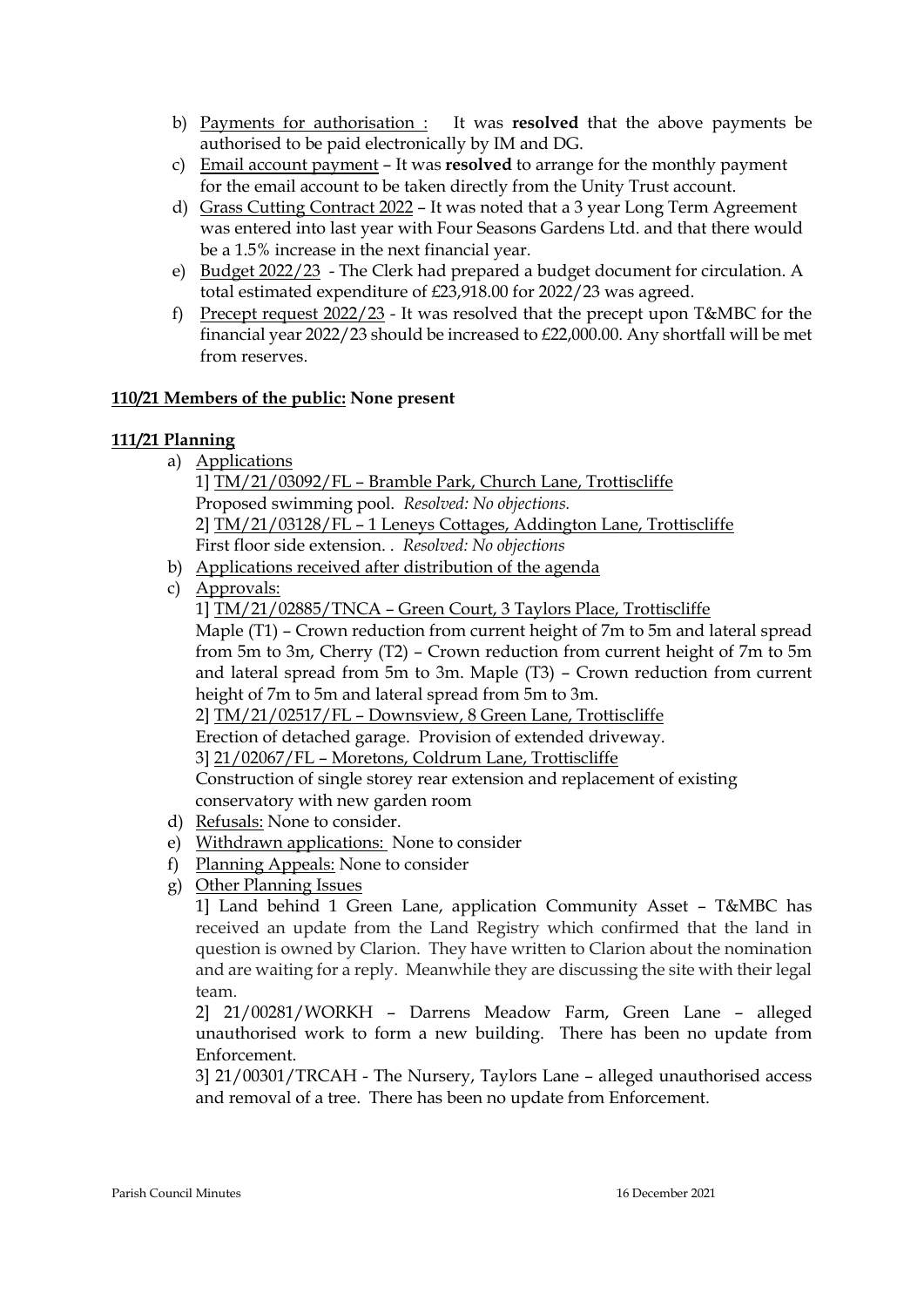### **112/21 Highways, Footways and Footpaths**

1] Reported Faults

a) 11205494 – The Clerk has reported that all the drains and gullies are blocked on Taylors Lane.

b) 606795 – Pilgrims Way. The Clerk has reported that the uneven surface, potholes and breaking up of the road.

c) 606791 – Church Lane. The Clerk has reported that the white road markings need refreshing on all the speed humps.

d) 606790 – School Lane. The Clerk has reported that the white road markings need refreshing on all the speed humps.

e) 606788 – Taylors Lane. The Clerk has reported that the white road markings need refreshing on all the speed humps.

2) New faults to be reported

a) Ford Lane – the recent road repair needs resurfacing.

b) Bramble Park – trees/vegetation overhanging the pavement.

c) Footpath MR185 between the church and Green Lane – the Clerk to report that it is impassable.

3] Highways Improvement Plan – Following the walkabout with Claire Venner, Schemes Planning & Delivery Project Manager at KCC, on Thursday 21 October 2021 the issue with blocked drains has been reported to the drainage team and an inspection is awaited. Members were delighted to hear that KCC Highways will cover the cost of two gateways estimated to be £2000.00 and has placed an order for these. Claire Venner has also agreed to look at different options for replacing the bollards on the village green which are regularly knocked over and will present these to the Clerk in the New Year. Once a decision has been made about this the Clerk will approach Ferns to see if they would be willing to supply some planters for the centre of the green.

# **113/21 Open Spaces, Recreation Ground and Allotments**

1] Recreation Ground and playground – The Clerk will review the RoSPA report for the next meeting.

2] Allotments - DG reported that unfortunately the original meter seems to be faulty and not sychronised with the second meter installed to monitor the water use of the community farm. The Clerk has therefore stopped reading the meters and will request a replacement meter from Castle Water. The second meter has been adjusted and is now operating correctly. The allotment rents for the calendar year 2022 are due. The Clerk has been given limited contact information for the allotment holders from Mr. David Jones which is going to hinder the process but will start sending out the invoices along with a copy of the terms and conditions. 3] Trottiscliffe School Update – There was no update.

4] Community Farm – AP sent the following update. The Community Farm is keen to raise funds from the sale of produce and questioning the terms of the lease. Members were in agreement that the terms of the lease were quite clear and accepted by both parties when first drawn up. Two second hand wooden shelters have been purchased which AP had advised were preferable as opposed to polytunnels. AP has also suggested that the duck enclosure, which is very muddy, should be dug up and hard core put down and topped up with sand. Jo Donaldson has approached David Urmston again about being a Trustee and has also been contacted by Leyboure Community School who are interested in helping out at the farm. AP is also trying to find out if the farm has ever had a health and safety inspection.